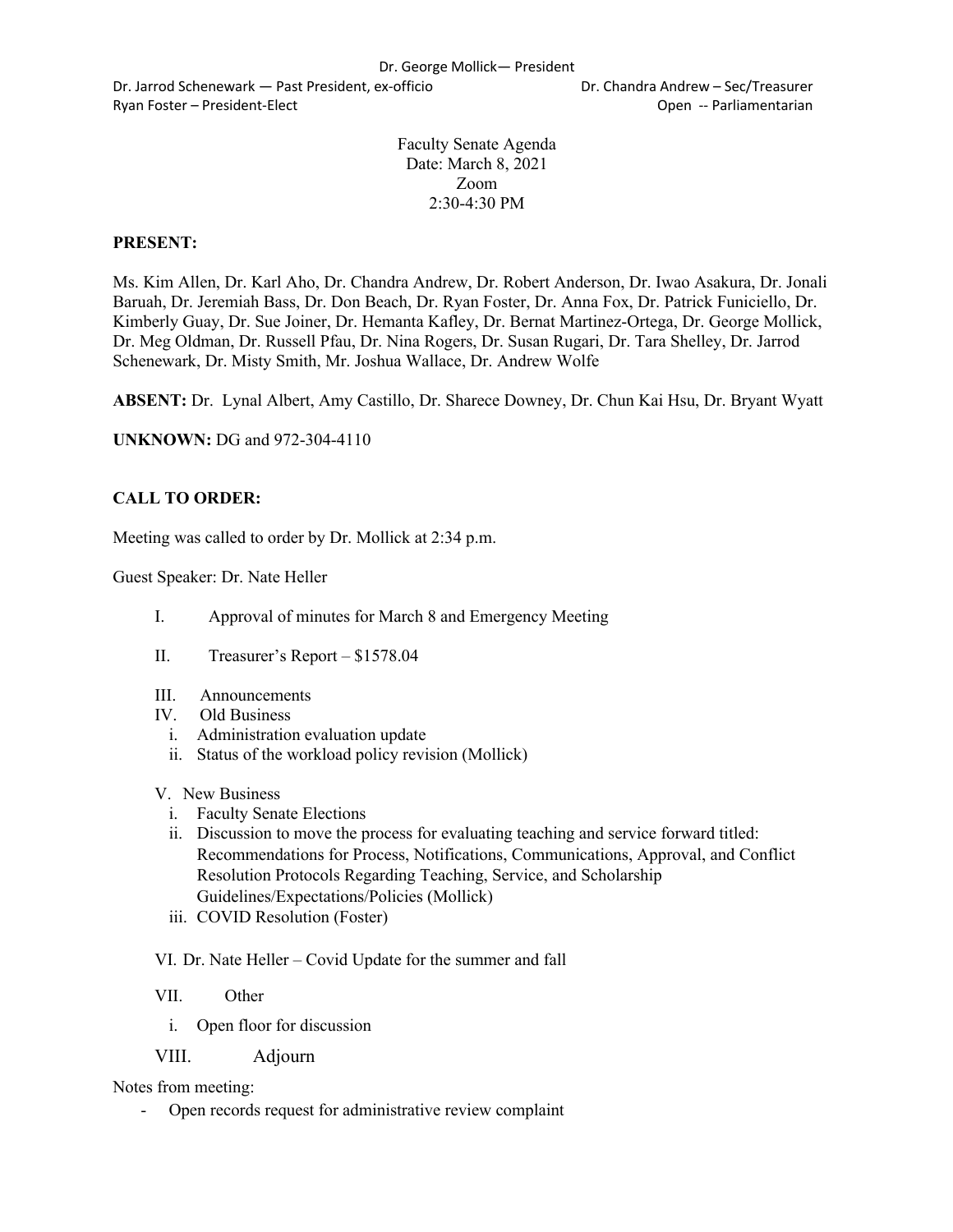#### Dr. George Mollick— President

Dr. Jarrod Schenewark — Past President, ex-officio Dr. Chandra Andrew – Sec/Treasurer Ryan Foster – President-Elect **Contract Contract Contract Contract Contract Contract Contract Contract Contract Contract Contract Contract Contract Contract Contract Contract Contract Contract Contract Contract Contract Co** 

- Question regarding revisions to workload policy revision
	- o Revised June 2020
	- o Not sure what was changed
	- o Not up for revision until 2025 (official rotation)
- Voting and elections
	- o Mollick will be sending out list after meeting to confirm times served in Faculty Senate
	- o Everyone please confirm length of time
		- Non-replies indicate list is accurate
	- o End of two years can serve another term
	- o FS reps should be voted upon rather than appointed
		- Outgoing rep conducts election
		- Department heads are not involved or vote
			- Procedures outlined in FS handbook
			- Ouestions: https://www.tarleton.edu/facultysenate/documents/FacultySenateConstitu tion.pdf
	- o Eligibility is full-time faculty
	- o Will compile a list of what departments are having elections
		- § Should serve a max of two consecutive terms
	- o Tenured faculty would be ideal; assistant professors can serve on FS
	- o Will also need to fill President Elect and Parliamentarian

### Dr. Nate Heller

- Follow-up on uniformity in post-tenure review process
- Interfolio implementation
	- o Going to be the system that manages faculty through entire career at Tarleton
		- Not an automated system that manages points when faculty are going up for tenure or mid-point
	- o Will manage when you go up for tenure, etc.
		- Will send notifications
		- Group will be formed for what goes into post-tenure and develop a common system to house PTR
		- COB will be piloting mid-point review process
		- University will go live in September
			- Will have two people on committee from FS
- Email coming to faculty regarding Covid-19 and going forward regarding graduate programs
	- o Discussion on graduate programs and Zoom
	- o Discussion of face-to-face instruction vs. online
	- o Faculty can prescribe in-person instruction
		- Must accommodate those who are ill or in quarantine
- Question asked about are we changing the terminology of hybrid component?